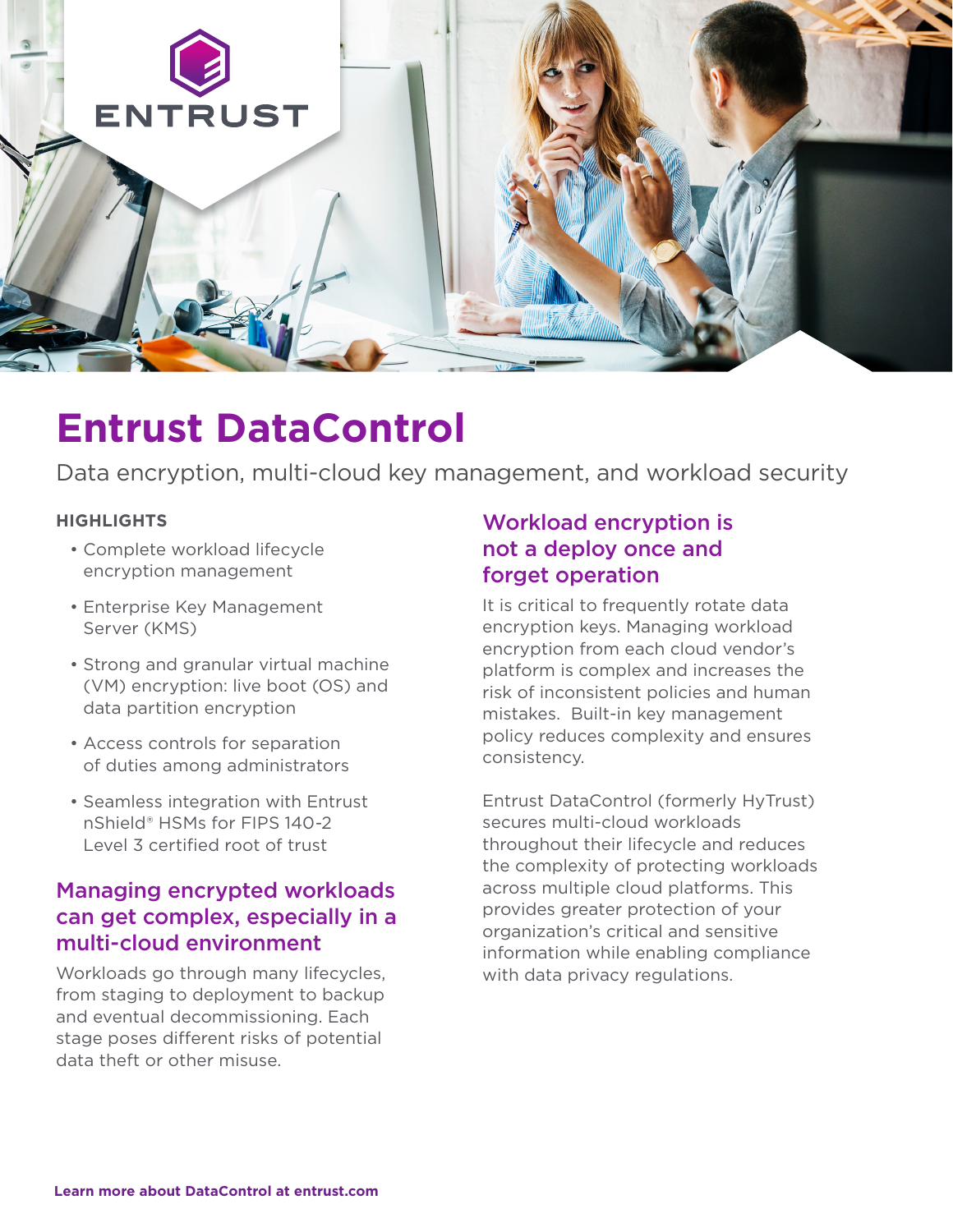# **Entrust DataControl**



#### **Deployment platform support**

- CentOS
- Red Hat Enterprise Linux
- Ubuntu
- SUSE Linux Enterprise Server
- AWS Linux
- Windows Server Core 2012 R2, 2016, and 2019
- Windows Server 2012, 2012 R2, 2016, and 2019
- Windows 8.1 and 10

#### **Deployment media**

- ISO
- OVA (Open Virtual Appliance)
- Amazon Machine Image (AMI) available via Amazon marketplace
- Virtual Hard Disk (VHD) available via Microsoft Azure marketplace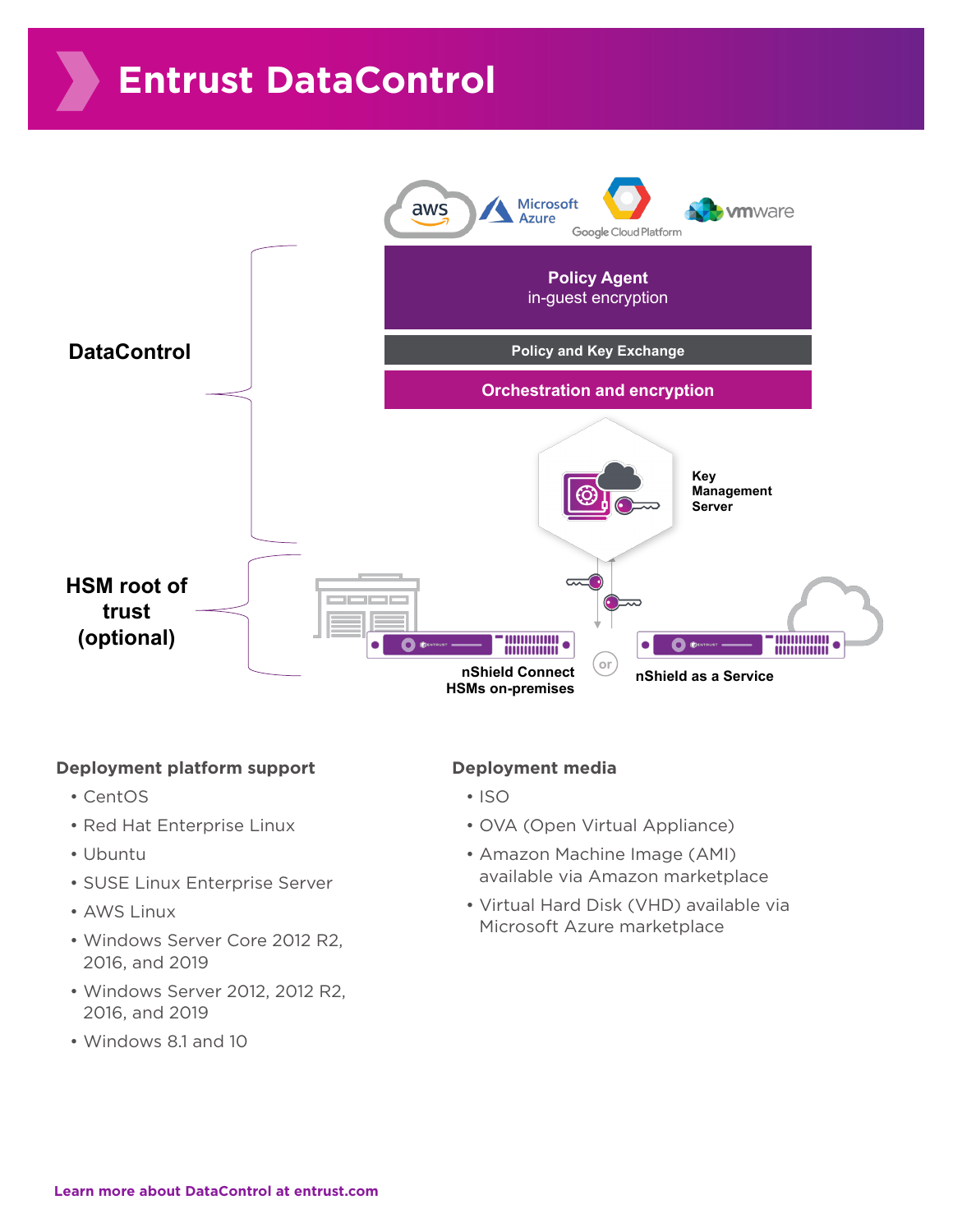#### **KEY FEATURES & BENEFITS** Managing encrypted workloads in a multi-cloud infrastructure

DataControl allows you to manage your encrypted workloads across different infrastructures, including on-premises and with the leading public cloud platforms. With DataControl, you get a centralized and scalable solution to control all your encryption keys. DataControl includes the Enturst VMware-certified Key Management Server (KMS) KeyControl.

### Deep workload protection

DataControl provides granular encryption for better security. The protection boundary does not stop at the hypervisor or at the data store; VMs are individually encrypted. Inside the VM, unique keys can be assigned to encrypt each partition, including the boot (OS) disk and swap partitions.

### Easy to deploy and manage

DataControl provides deployment flexibility with a single interface for all workload encryption, which eliminates the complexity of using each platform's own encryption feature separately.

- Superior user experience
- Zero downtime encryption
- High-availability clustering ensures disaster recovery capabilities

#### Access controls

DataControl allows for robust policybased access controls to enforce separation of duties across different user personas. Prevent root users or system administrators from accessing sensitive data by enforcing access controls on encrypted volumes.

#### Deduplication support

Previously, the concern existed that encryption and deduplication could not co-exist, given that encrypting data makes every block different. DataControl's unique approach offers AES 256-bit encryption while maintaining 91% of storage deduplication benefit.

#### Platform support

- Private cloud platforms:
	- vSphere
	- OVHCloud
	- VxRail
	- Pivot3
	- NetApp
	- Nutanix
- Public cloud platforms:
	- Amazon Web Services (AWS)
	- IBM Cloud
	- Microsoft Azure
	- VMware Cloud (VMC) on AWS
	- Google Cloud Platform (GCP)
- Hypervisor support:
	- ESXi
	- AWS
	- Azure
	- KVM
	- GCP